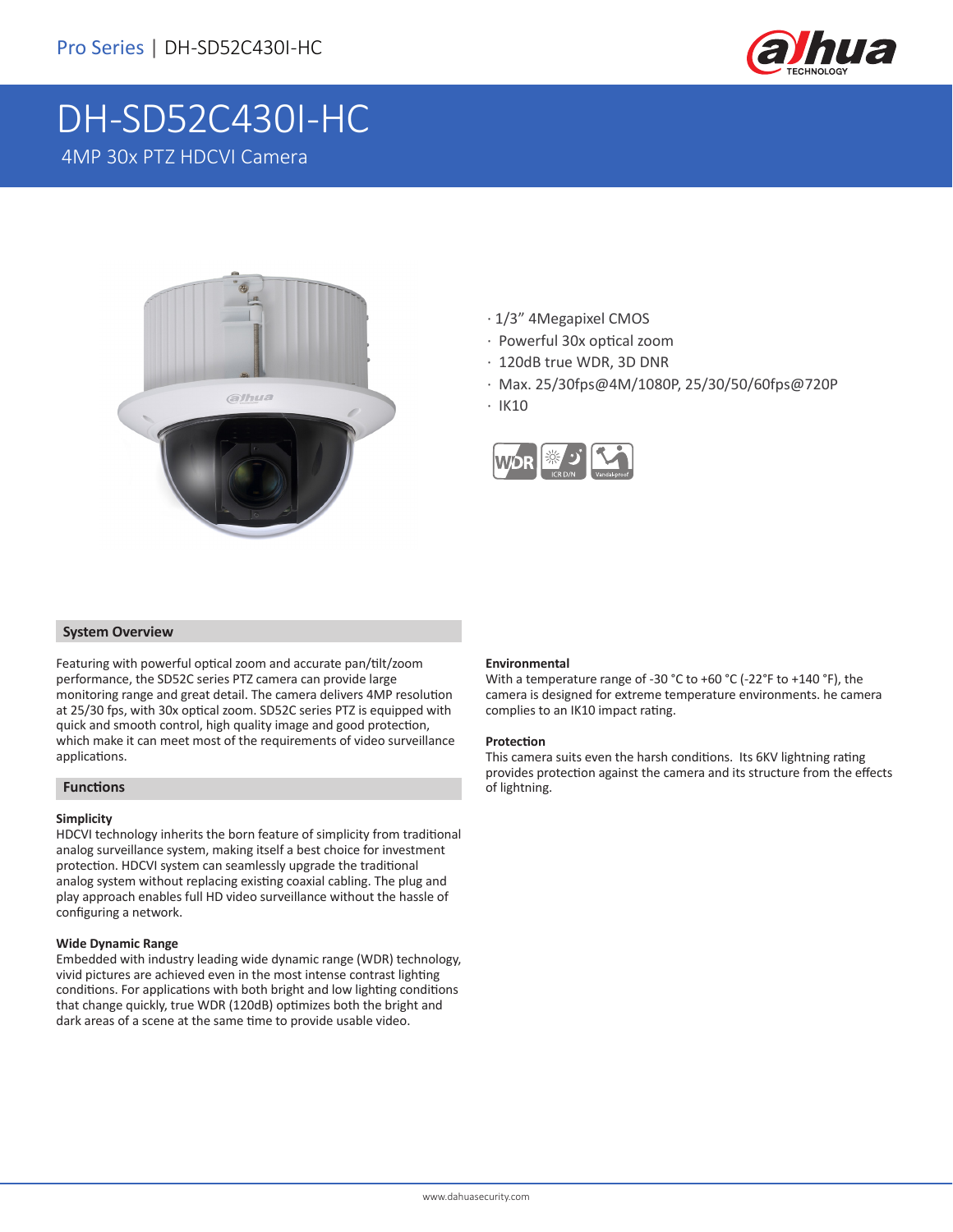## Pro Series | DH-SD52C430I-HC

### **Technical Specification**

### **Camera**

| Image Sensor                    | $1/3$ " CMOS                                |
|---------------------------------|---------------------------------------------|
| <b>Effective Pixels</b>         | 2592(H) x 1520(V), 4 Megapixels             |
| <b>Scanning System</b>          | Progressive                                 |
| <b>Electronic Shutter Speed</b> | PAL: 1/3s~1/30,000s<br>NTSC: 1/4s~1/30,000s |
| Minimum Illumination            | Color: 0.05Lux@F1.6; B/W: 0.005Lux@F1.6     |
| S/N Ratio                       | More than 55dB                              |
| <b>IR Distance</b>              | N/A                                         |
| IR On/Off Control               | N/A                                         |
| <b>IR LEDS</b>                  | N/A                                         |
| Lens                            |                                             |
|                                 |                                             |

| Focal Length         | $4.5$ mm $^{\sim}$ 135mm            |
|----------------------|-------------------------------------|
| Max. Aperture        | $F1.6 \approx F4.4$                 |
| Angle of View        | $H: 60^{\circ} \approx 2.2^{\circ}$ |
| Optical Zoom         | 30x                                 |
| <b>Focus Control</b> | Auto/Manual                         |
| Close Focus Distance | 100mm <sup>~</sup> 1000mm           |

#### **DORI Distance**

\*Note: The DORI distance is a "general proximity" of distance which makes it easy to pinpoint the right camera for your needs. The DORI distance is calculated based on sensor specification and lab test result according to EN 62676-4 which defines the criteria for Detect, Observe, Recognize and Identify respectively.

| Detect                      | Observe       |                                                                                        | Recognize                                              | Identify    |  |  |
|-----------------------------|---------------|----------------------------------------------------------------------------------------|--------------------------------------------------------|-------------|--|--|
| 2700m(8858ft)               | 1080m(3543ft) |                                                                                        | 540m(1772ft)                                           | 270m(886ft) |  |  |
| PT7                         |               |                                                                                        |                                                        |             |  |  |
| Pan/Tilt Range              |               |                                                                                        | Pan: 0° ~ 360° endless; Tilt: 0° ~ 90°, auto flip 180° |             |  |  |
| <b>Manual Control Speed</b> |               | Pan: 0.1° ~350° /s; Tilt: 0.1° ~250° /s                                                |                                                        |             |  |  |
| Preset Speed                |               |                                                                                        | Pan: 500° /s; Tilt: 500° /s                            |             |  |  |
| Presets                     |               |                                                                                        | 300                                                    |             |  |  |
| PTZ Mode                    |               | 5 Pattern, 8 Tour, Auto Pan, Auto Scan                                                 |                                                        |             |  |  |
| Speed Setup                 |               | Human-oriented focal Length/ speed adaptation                                          |                                                        |             |  |  |
| Power up Action             |               | Auto restore to previous PTZ and lens status after<br>power failure                    |                                                        |             |  |  |
| <b>Idle Motion</b>          |               | Activate Preset/ Scan/ Tour/ Pattern if there is no<br>command in the specified period |                                                        |             |  |  |
| Protocol                    |               | DH-SD, Pelco-P/D (Auto recognition)                                                    |                                                        |             |  |  |
| Video                       |               |                                                                                        |                                                        |             |  |  |
| Resolution                  |               | 4M(2592x1520) / 1080P(1920×1080) /<br>720P(1280×720)                                   |                                                        |             |  |  |
| Frame Rate                  |               | 25/30fps@4M/1080P, 25/30/50/60fps@720P                                                 |                                                        |             |  |  |

| Video Output                  | 1-channel BNC high definition video output/ CVBS<br>standard definition video output (switchable)                |  |  |  |
|-------------------------------|------------------------------------------------------------------------------------------------------------------|--|--|--|
| Day/Night                     | Auto(ICR) / Color / B/W                                                                                          |  |  |  |
| <b>OSD Menu</b>               | Support                                                                                                          |  |  |  |
| <b>Backlight Compensation</b> | BLC / HLC / WDR (120dB)                                                                                          |  |  |  |
| <b>White Balance</b>          | Auto, ATW, Indoor, Outdoor, Manual                                                                               |  |  |  |
| Gain Control                  | Auto / Manual                                                                                                    |  |  |  |
| Noise Reduction               | Ultra DNR (2D/3D)                                                                                                |  |  |  |
| Defog                         | Support                                                                                                          |  |  |  |
| Digital Zoom                  | 16x                                                                                                              |  |  |  |
| Flip                          | 180°                                                                                                             |  |  |  |
| <b>Privacy Masking</b>        | Up to 24 areas                                                                                                   |  |  |  |
| <b>Certifications</b>         |                                                                                                                  |  |  |  |
| Certifications                | CE: EN55032/EN55024/EN50130-4<br>FCC: Part15 subpartB, ANSI C63.4-2014<br>UL: UL60950-1+CAN/CSA C22.2,No.60950-1 |  |  |  |
| Interface                     |                                                                                                                  |  |  |  |
| Video Interface               | $\mathbf{1}$                                                                                                     |  |  |  |
| Audio Interface               | 1 channel in                                                                                                     |  |  |  |
| <b>RS485</b>                  | $\mathbf{1}$                                                                                                     |  |  |  |
| Alarm I/O                     | 2/1                                                                                                              |  |  |  |
| <b>Electrical</b>             |                                                                                                                  |  |  |  |
| Power Supply                  | AC24V/1.5A(±10%)                                                                                                 |  |  |  |
| Power Consumption             | 13W                                                                                                              |  |  |  |
| Environmental                 |                                                                                                                  |  |  |  |
| <b>Operating Conditions</b>   | -30°C ~ 60°C (-22°F ~ +140°F) / Less than 95% RH                                                                 |  |  |  |
| Ingress Protection            | N/A                                                                                                              |  |  |  |
| Vandal Resistance             | <b>IK10</b>                                                                                                      |  |  |  |
| Construction                  |                                                                                                                  |  |  |  |
| Casing                        | Metal                                                                                                            |  |  |  |
| <b>Dimensions</b>             | $\Phi$ 198(mm) x 177(mm)                                                                                         |  |  |  |
| Net Weight                    | 2.2kg(4.85lb)                                                                                                    |  |  |  |
| Gross Weight                  | 3.7kg(8.16lb)                                                                                                    |  |  |  |